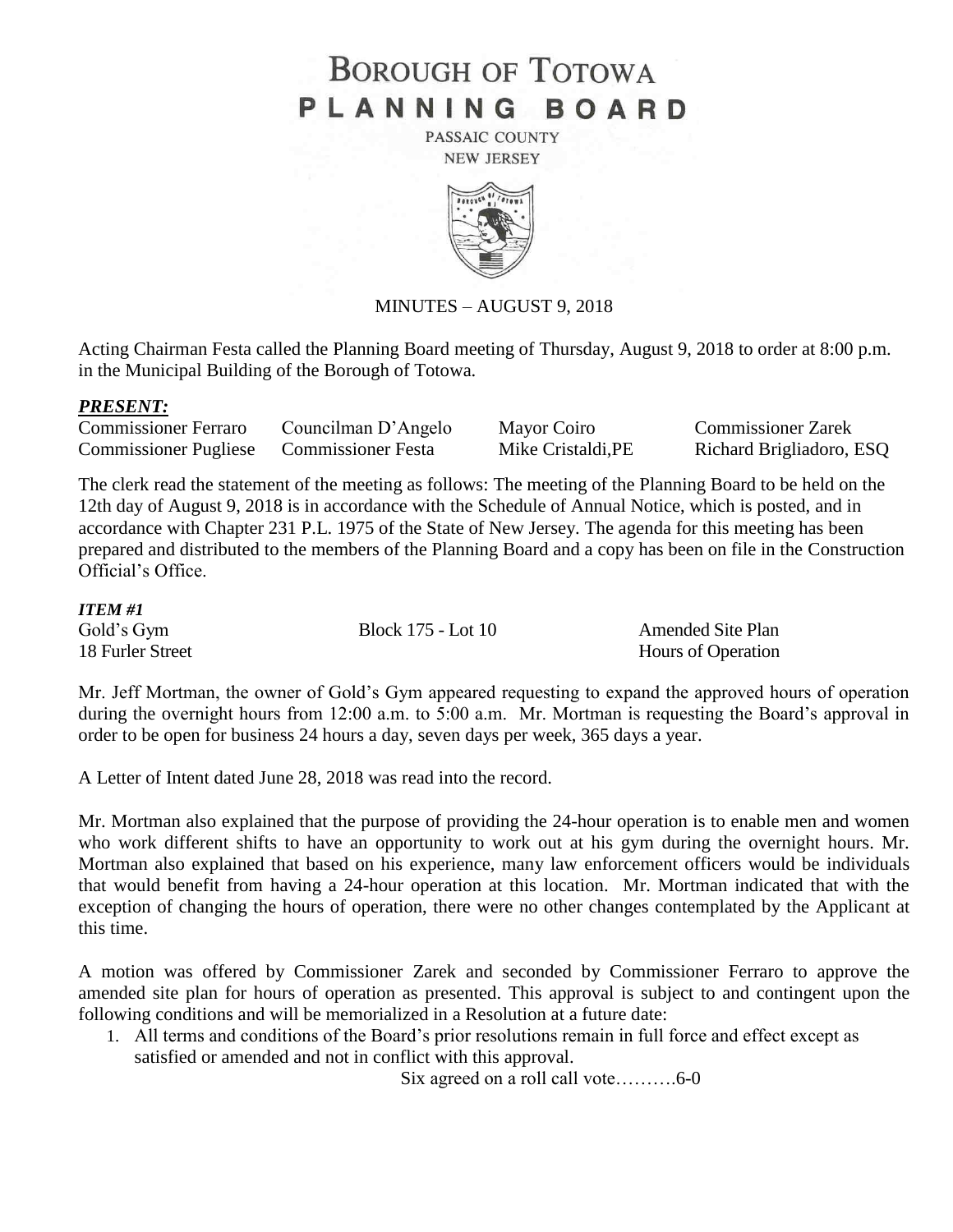*ITEM #2* Il Piatto Bistro Block 113 - Lot 7 Minor Site Plan 333 Totowa Road *change of owner* Certificate of Use

*ITEM #3* 

Mr. Jorge A. Curi appeared requesting approval for the continued occupancy of an existing Italian Restaurant. This is a change of ownership only.

A Letter of Intent dated July 23, 2018 was read into the record.

Mr. Curi testified that the proposed hours of operation will be Monday through Sunday from 8:00 a.m. – 10:00 pm. Mr. Curi testified that he will be adding pizza to the menu and thus will be installing a pizza oven. In regard to onsite parking, there are ten parking spaces in the parking lot. Mr. Curi also represented that there are existing signs that will remain, the applicant is not changing the name of the business.

A motion was offered by Commissioner Zarek and seconded by Commissioner Ferraro to approve the minor site plan as presented. This approval is subject to and contingent upon the following conditions and will be memorialized in a Resolution at a future date:

- 1. The construction of internal partitions, exits, entrances and fire safety devices are subject to and require the approval of the fire sub-code official, the fire inspector and the building inspector.
- 2. The applicant will supply the Chief of Police with an emergency contact list and will also obtain the approval of the Police Chief in regards to all alarms and security devices.
- 3. There will be no outside storage of equipment or materials.
- 4. All previously approved conditions will remain in effect.

Six agreed on a roll call vote……….6-0

| 11 LIVI #J                |                   |                    |
|---------------------------|-------------------|--------------------|
| Sync Heal & Fitness       | Block 43 - Lot 29 | Minor Site Plan    |
| Unity School of Jiu Jitsu |                   | Certificate of Use |
| 269-273 Union Blvd.       |                   |                    |

Naji Mitchell and Devhonte Johnson appeared requesting approval for occupancy of approximately 6,000 sq.ft. to operate a martial arts and health facility. Mr. Mitchell testified that he is a partner along with Mr. Devhonte Johnson in the subject business. Mr. Mitchell testified that the business will offer various martial arts and fitness programs for both youth and adults. In addition, he testified that they are also personal trainers.

The business will be opened to the public Monday through Friday from 5:00 p.m. to 10:00 p.m., Saturday from 10:00 a.m. to 2:00 p.m. and Sunday from 9:00 a.m. to 3:00 p.m. Mr. Mitchell also testified that there is existing on-site parking for eight vehicles. Mr. Mitchell also addressed the issue of signage. The Applicant proposes to replace the two existing signs with two new signs reflecting Sync Fitness and the Unity School. The signs will be located in the existing sign boxes on the premises. The Unity School sign will be located on the space identified as 269 Union Boulevard and the Sync Fitness sign will be located on the space identified as 273 Union Boulevard.

A motion was offered by Commissioner Zarek and seconded by Commissioner Ferraro to approve the minor site plan as presented. This approval is subject to and contingent upon the following conditions and will be memorialized in a Resolution at a future date:

- 1. The construction of internal partitions, exits, entrances and fire safety devices are subject to and require the approval of the fire sub-code official, the fire inspector and the building inspector.
- 2. The applicant will supply the Chief of Police with an emergency contact list and will also obtain the approval of the Police Chief in regards to all alarms and security devices.
- 3. There will be no outside storage of equipment or materials.

Six agreed on a roll call vote……….6-0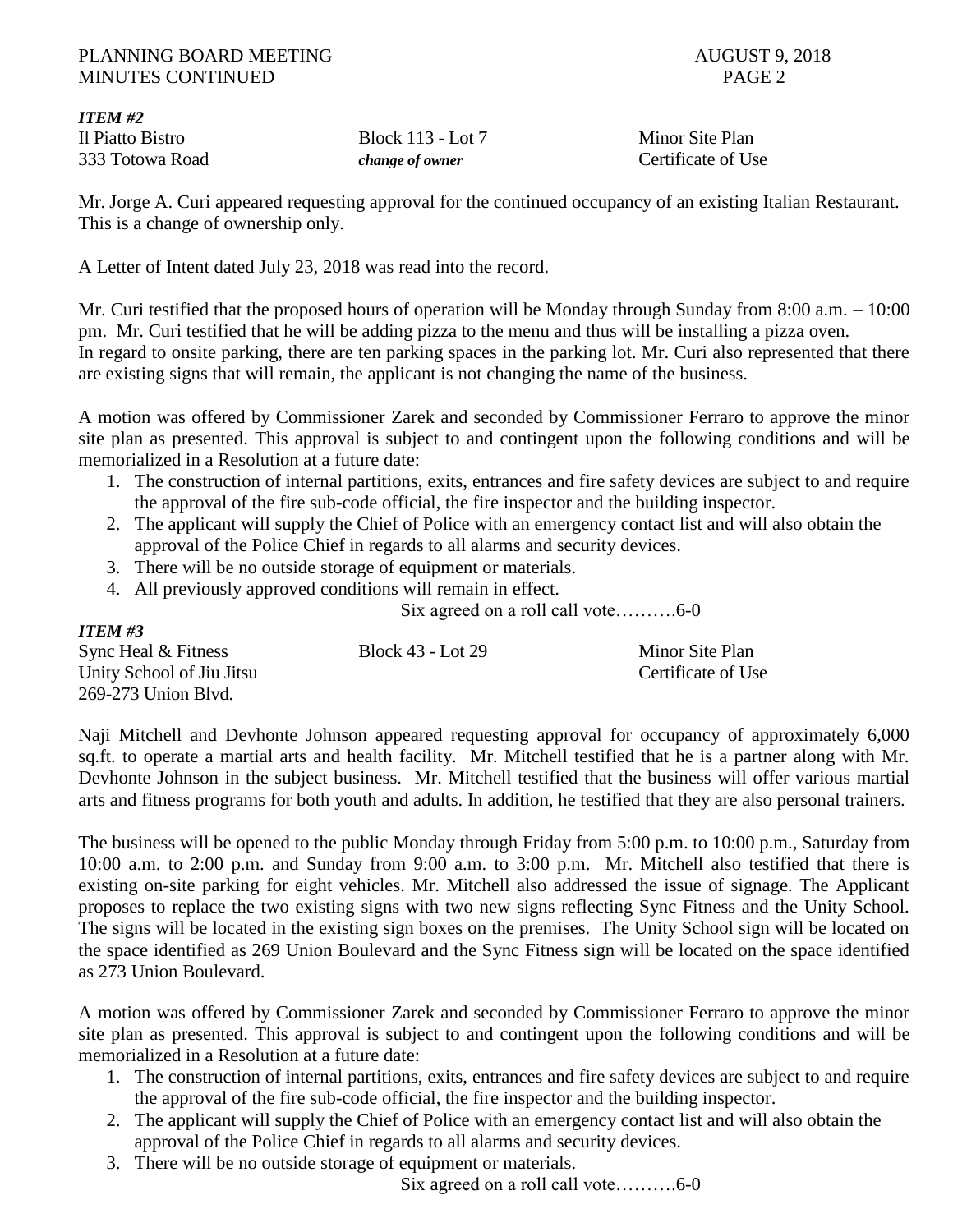*ITEM #4*

Durum Doner Block 92 - Lot 10 Amended Site Plan 325-327 Union Blvd. Outside Dining

Ms. Serife Bulbul appeared requesting approval for outdoor dining. The Applicant seeks approval to add three tables with four seats per table for a total of twelve seats. Ms. Bulbul testified that the tables and chairs will be situated in such a manner so as not to impede, obstruct or inhibit pedestrian traffic in the area of the outdoor dining.

Planning Board Attorney Rich Briglidoro read a letter of intent into the record.

Ms. Bulbul was also made aware of the existence of the Outdoor Dining Ordinance under Chapter 275 of the Totowa Borough Code, and that the applicant must annually file for an application with the Borough Clerk. Ms. Bulbul testified that she may install planters around the outdoor dining area, but that the planters would not impede or obstruct pedestrian traffic.

A motion was offered by Commissioner Zarek and seconded by Commissioner Ferraro to approve the amended site plan for outdoor dining as presented. This approval is subject to and contingent upon the following conditions and will be memorialized in a Resolution at a future date:

- 1. The Applicant will comply with all terms and conditions set forth in Chapter 275 Outdoor Dining of the Totowa Borough Code.
- 2. The Applicant will obtain an outdoor dining license from the Borough Clerk.
- 3. All terms and conditions of the Board's prior resolutions remain in full force and effect except as satisfied or amended and not in conflict with this approval.
- 4. The granting of this application is subject to a condition upon there being no spillover lighting on to adjoining properties.

# *ITEM #45*

| Coronet           | Block 11 - Lot 7.01               | <b>Amended Site Plan</b>                                              |  |
|-------------------|-----------------------------------|-----------------------------------------------------------------------|--|
| 55 Shepherds Lane |                                   | Parking Lot Expansion – Failing to provide sufficient on-site parking |  |
|                   | and any other variances required. |                                                                       |  |

Patrick McAuley, Esq. of the law firm Connell Foley LLP appeared requesting an amended site plan approval to permit the expansion of the parking lot and to grant "c" variance relief for the number of on-site parking spaces.

The following Exhibits were introduced into evidence at the time of the hearing:

- A-l Site Plan dated July 25, 2018, prepared by Matrix New World Engineering showing 117 parking spaces
- A-2 Plan of Property dated June 13, 2018, prepared by Matrix New World Engineering
- A-3 Report of Shropshire Associates, Traffic Engineer dated July 3, 2018
- A-4 Internal Expansion Area
- A-5A Plan showing existing landscaping
- A-5B Plan showing landscaping after additional parking spots added
- B-1 Letter of Denial dated July 10, 2018

Mr. McAuley represented that due to the success of Coronet's business at this location, Coronet now has 150 employees. As a result, Coronet intends to lease an additional 26,640 square feet of space to be utilized for warehouse purposes only and will not require Coronet to hire any additional employees.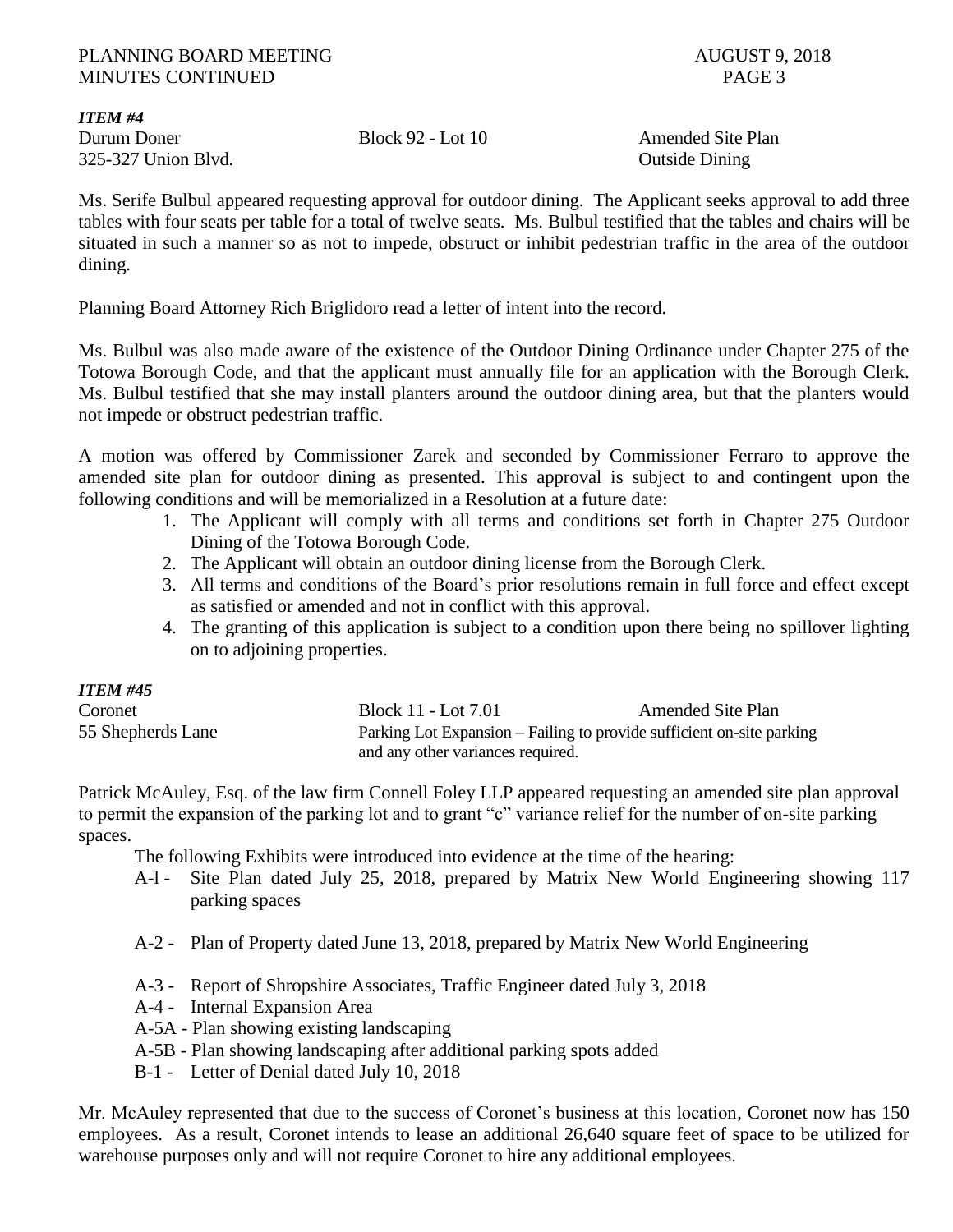Mr. McAuley stated the Applicant will be adding twenty-four (24) parking spaces to the existing ninety-three parking spaces for a new total of one-hundred seventeen on-site parking spaces. However, the Applicant requires one-hundred nineteen parking spaces and is thus, deficient two parking spaces necessitating "c" variance relief.

Russell Osur, CEO of Coronet, Inc. testified in regard to the nature of the operation. Mr. Osur testified that Coronet, Inc. is a high-end LED lighting facility. Mr. Osur testified at Coronet the workers assemble custom made lighting fixtures. He also represented that he has been the CEO of Coronet for the past eight years. Mr. Osur stated that one or two of Coronet's major competitors have since moved to Mexico. As a result, Coronet has filled the void and now occupies a greater market share, thus requiring the expansion of warehouse space at this facility.

Mr. Osur reviewed with the Board Exhibit A-4 and explained the internal area for the proposed expansion. Mr. Osur represented that the Applicant will be able to provide more storage on-site, which is anticipated to result in a 38% increase in efficiency. Mr. Osur next addressed the issue of on-site parking. He represented that Coronet has provided an incentive program to induce workers to arrive at work via mass transit or to carpool. He explained that workers that carpool are paid \$20.00 per week while Coronet, Inc. pays the bus fare for workers who take that mode of transportation to work. Mr. Osur further explained that twenty-seven workers carpool with a breakdown of three workers per car in nine vehicles. Twenty workers carpool in a two person vehicle, thus resulting in ten vehicles parking on-site. Three workers also arrive via bus. One hundred workers arrive separately. Next, Mr. Osur explained that Coronet, Inc. has contracted with the owner of the "Quick Check" Shopping Center for off-site parking for twenty-five vehicles. The arrangement with Quick Check through Anjo Realty provides for parking on that site through December 31, 2018. However, Coronet, Inc. is extending the arrangement for off-site parking for an additional year through December 31, 2019. Mr. Osur also testified that Coronet has entered into a license agreement with St. John's Cathedral to park twenty-five vehicles at the former St. Joseph Orphanage located at 124 Shepherds Lane. A License Agreement was executed which provides off-site parking from July 1, 2018 through July 1, 2020. It was also represented that there is a right to terminate the License Agreement by either side with thirty business days' written notice.

Dylan Ryan, P.E., a licensed Professional Engineer oriented the Board to the site, reviewed Exhibit A-1 and demonstrated where one-hundred seventeen parking spaces are located on the site. Mr. Ryan also reviewed with the Board Exhibits A-5a, which is a plan showing the existing landscaping and A-5b which is a plan showing landscaping after the additional parking spaces are added. Mr. Ryan testified that at the present time approximately 19% of the parking area is landscaped which will be reduced to 15% with the addition of twenty-four more parking spaces. However, he represented that the landscaping exceeds the minimum Ordinance requirement for landscaping in a parking area which is 10%.

David R. Shropshire, P.E., P.P., a licensed Professional Engineer and Planner prepared a Traffic Report which was introduced into evidence as Exhibit A-3, dated July 3, 2018. Mr. Shropshire reviewed his report with the Board and testified that traffic counts were conducted at the intersection of Union Boulevard and Shepherds Lane. He stated that there are delays during peak times at this intersection. However, he concluded that since there are no additional employees for Coronet's warehouse expansion, there is no increase anticipated in the peak hour traffic volumes. As a result, the existing peak hour operational conditions will remain unchanged. Mr. Shropshire testified that peak parking demands for Coronet were counted on several typical weekdays. The peak observed on-site parking demand was seventy-seven vehicles. During the surveys conducted by Mr. Shropshire's office, they were able to confirm that Coronet employees were utilizing twenty-five parking spaces at the Quick Check Shopping Center. Therefore, Mr. Shropshire concluded that the current peak parking demand for one-hundred fifty Coronet employees is one-hundred two vehicles with a breakdown of

seventy-seven vehicles on-site plus twenty-five vehicles off-site.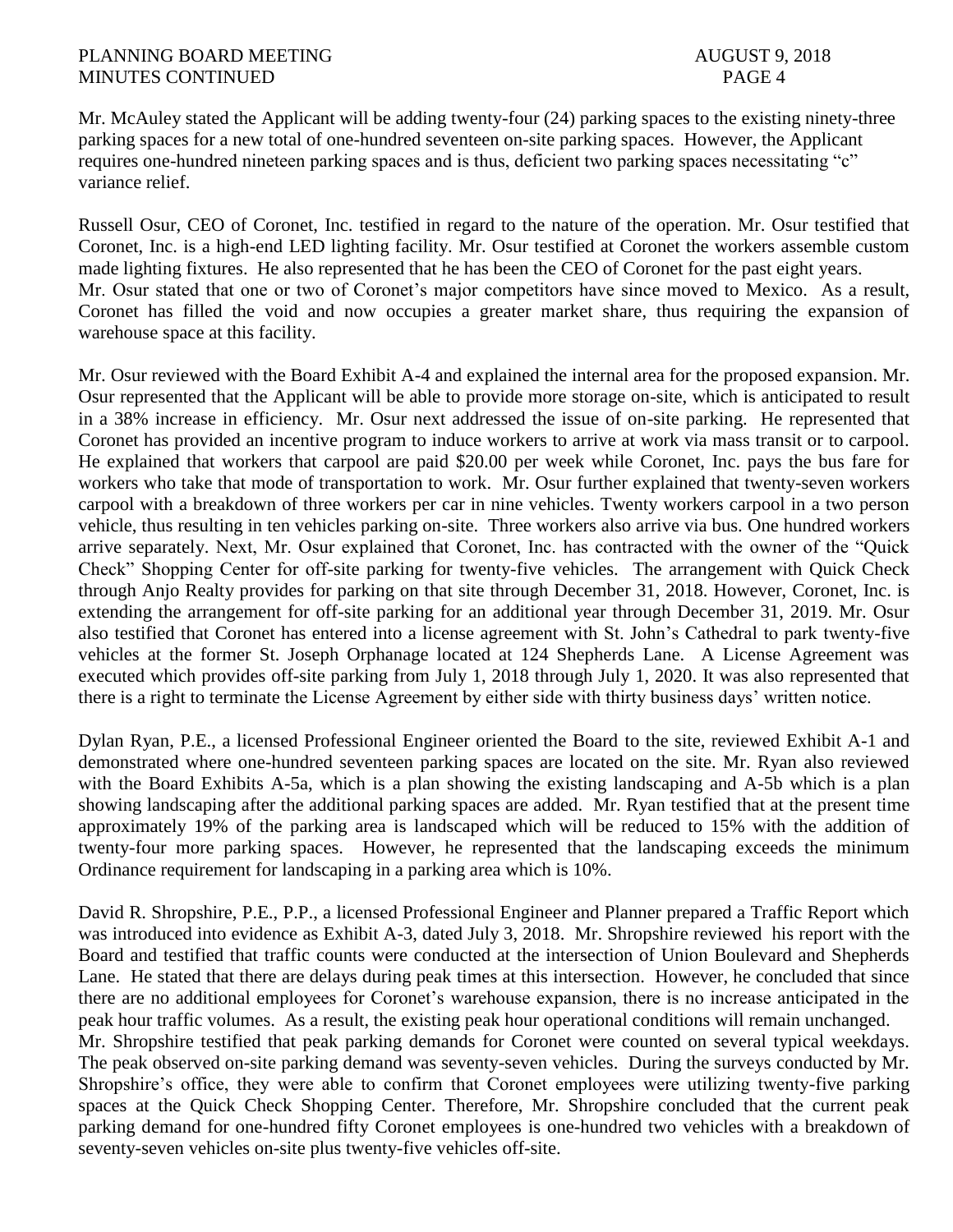Furthermore, employee parking demand would be minimized as a result of the measures implemented by Coronet to incentivize the use of carpooling and mass transit. Mr. Shropshire also testified that one-hundred nineteen parking spaces are required in connection with this development application and one-hundred seventeen parking spaces are proposed. Thus, he characterized the difference between the amount of on-site parking provided and the amount of on-site parking required by Ordinance to be *de minimis.* He also stated that there is very little customer activity and primarily the on-site parking is for employees. Mr. Shropshire next provided planning testimony in support of the granting of "c" variance relief for the number of on-site parking spaces, as well as in regard to landscaping in the parking area if it were determined that the Applicant did not meet the minimum 10% requirement for landscaping in the parking lot area.

Mr. Shropshire identified the purposes of the Municipal Land Use Law which would be advanced by the approval of this application. Mr. Shropshire testified that under the Municipal Land Use Law pursuant to N.J.S.A. 40:55D-2, subpart 2(a) would be satisfied because the approval of this application would encourage municipal action to guide the appropriate use or development of all lands in the State in a manner which will promote the public health, safety, morals and general welfare. Mr. Shropshire represented that the Applicant is not trying to overtax the site and is providing less impervious coverage. He further testified that 2(c) would be satisfied by providing adequate light, air and open space. He stated that the open space on the lot is adjacent to Boyle Avenue which is a residential area in the R-7 Zone. He stated that the Applicant will not disturb the area. Thus, the area with its vegetation will continue to provide a buffer for the residents. He also testified that 2(g) is satisfied because the approval of this application will provide sufficient space in appropriate locations for a business in an industrial/commercial area. He testified this is satisfied by being able to provide sufficient space to park cars on the site. He also stated that  $2(m)$  is satisfied because the approval of this application will result in a more efficient use of land. He represented that the Applicant is not overdeveloping this site and the Applicant is also utilizing off-site parking so as to minimize further development of the site. In regard to the request for variance relief for landscaping in the parking area if it is required, Mr. Shropshire testified that landscaping is being provided as indicated on Exhibits A-5 and A-5a such that landscaping is around the perimeter of the parking area and the parking is in the middle. Thus the proposed use of landscaping in the parking area results in more efficient use of land. Mr. Shropshire concluded that the application can be approved without substantial detriment to the public good and without substantial impairment of the Zone Plan and Zoning Ordinance. He further testified that the benefits from the deviation substantially outweigh any detriments. He, therefore, concluded that both the positive and negative criteria were met to permit the Board to approve this application.

A motion was offered by Commissioner Zarek and seconded by Commissioner Ferraro to open the public portion of the meeting.

Six agreed on a roll call vote……….6-0

The meeting was opened up to members of the public and the Board was addressed by John Kuiken and Joan Kuiken, husband and wife, residents of 77 Shepherds Lane. Mr. and Mrs. Kuiken stated that there are issues involving traffic on Shepherds Lane during certain hours of the day when vehicles are stopped along Shepherds Lane due to traffic at the intersection of Union Boulevard and Shepherds Lane. The Kuikens also represented that the on-site parking is insufficient for the number of employees that work at this facility.

A motion was offered by Commissioner Zarek and seconded by Commissioner Ferraro to close the public portion of the meeting.

Six agreed on a roll call vote……….6-0